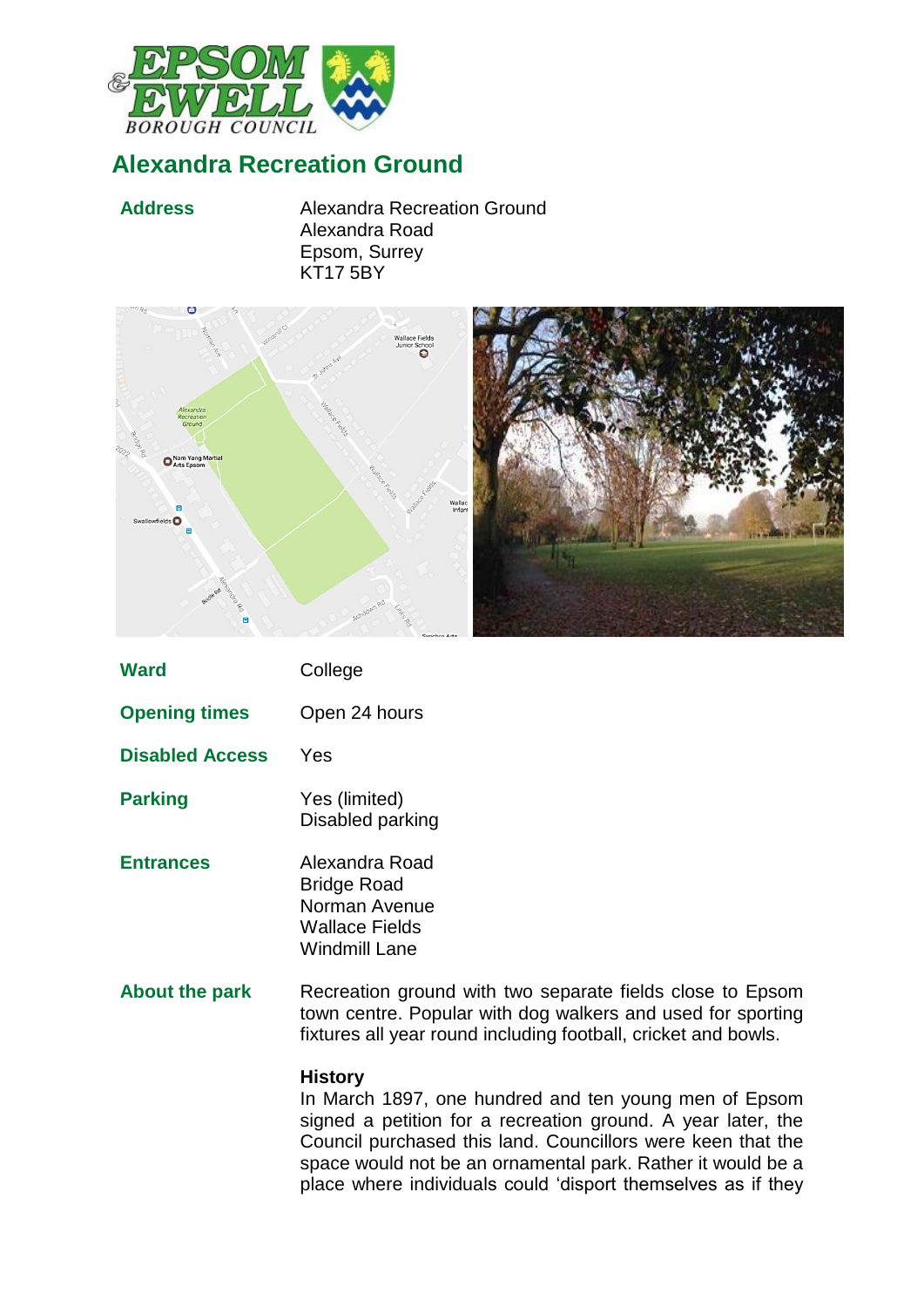were in the country'. Alexandra Recreation Ground was officially opened on 27 June 1901.

In 1911 the Recreation Ground was the heart of the Borough's public celebrations for King George V's coronation.

During the First World War the football pitches were ploughed up for growing potatoes. When the war ended the allotments were levelled and returned to their original use. In 1933 the old chalk pit was filled-in and became the site of the original children's playground.

As part of the Queen Elizabeth II jubilee celebrations in 2012, Alexandra Recreation Ground achieved QEII status. This protects the park for the future generations.

## **Awards**





## **Facilities Sports**

Cricket Pitch\* (April – September) Football Pitch\* (October – March) Martial Arts Centre Bowling Green 2 x Basketball courts (free) Outdoor table tennis (bring own balls and racket) 3 x Tennis Courts (free) \**To hire a football or cricket pitch, please email [contactus@epsom-ewell.gov.uk](mailto:contactus@epsom-ewell.gov.uk)*

# **Sports Clubs**

Epsom Park bowling club [www.epsomparkbowlingclub.org.uk](http://www.epsomparkbowlingclub.org.uk/) Alexandra United FC [www.alexutd.com](http://www.alexutd.com/) Epsom Cricket Club [www.pitchero.com/clubs/epsomcc/](http://www.pitchero.com/clubs/epsomcc/) Epsom Martial Arts Centre [www.martialartsepsom.co.uk](http://www.martialartsepsom.co.uk/)

### **Playground**

Yes (Under 12's)

### **Multi-use play area (MUGA)**

Yes (Playground equipment for over 12's)

**Pavilion**  Yes To hire please email [contactus@epsom-ewell.gov.uk](mailto:contactus@epsom-ewell.gov.uk)

# **Seating**

Yes